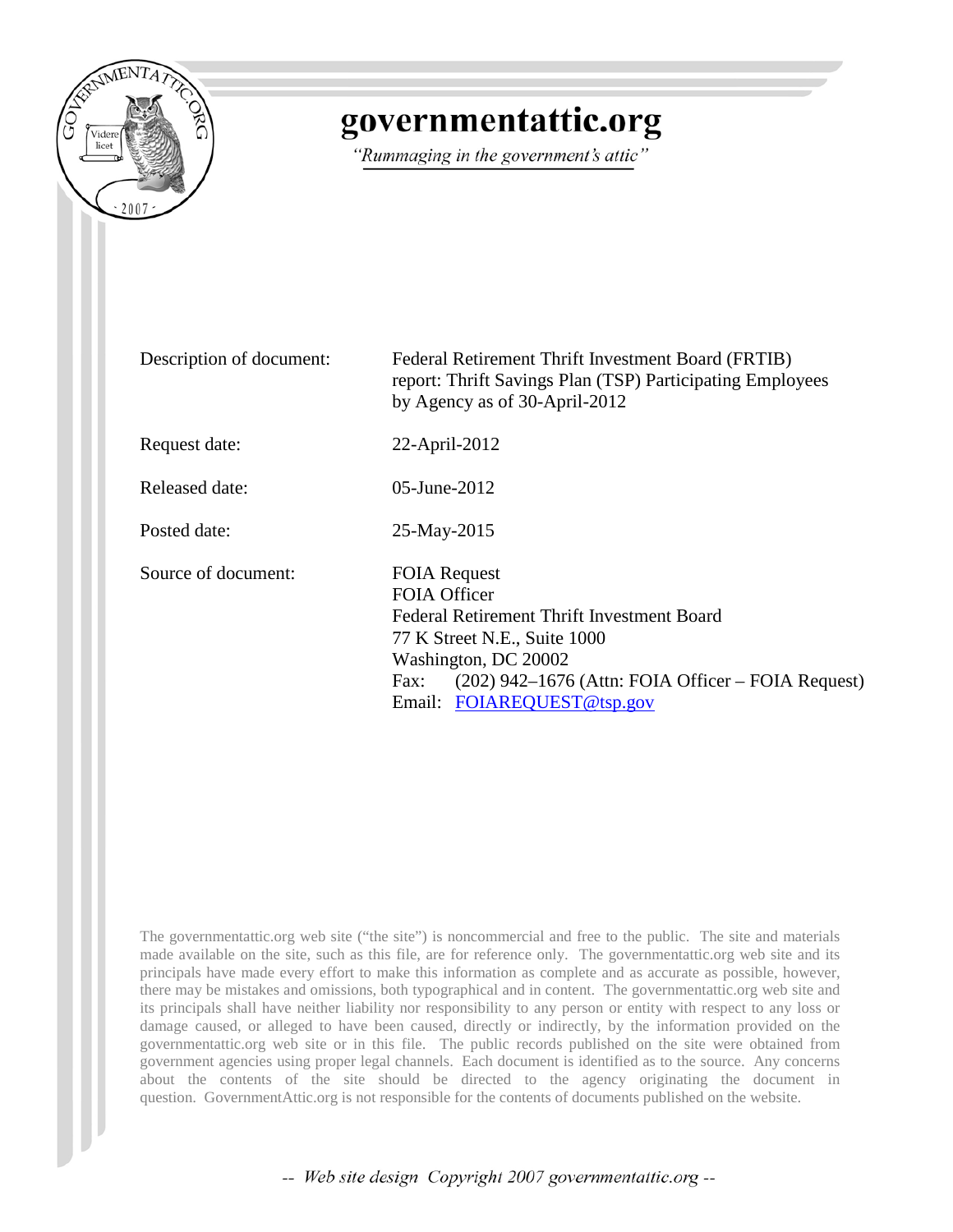

I am responding to your request, dated April 22, 2012, to the Federal Retirement Thrift Investment Board (Agency) in which you made a request for records under the Freedom of Information Act (FOIA), 5 U.S.C. § 552, as amended. Your request and our response are set forth below:

# Request

A copy of the most recent report that breaks down employee participation in the Thrift Savings Plan by department.

# Response

Your request is granted in part. Attached is list of each government agency and its TSP participation rate. The portion of information redacted on this report falls under FOIA Exemption 6 and the release of its entirety would constitute a clearly unwarranted invasion of personal privacy. 5 U.S.C. § 552(b)(6).

You may appeal this decision to James B. Petrick, General Counsel, Federal Retirement Thrift Investment Board, 77 K St. NE, Washington, DC 20002. Your appeal must be received within 30 days of the date of this decision. See 5 C.F.R. § 1631.10.

Please contact me if you have any questions regarding your FOIA request. can be reached at 202-942-1660 or amanda.haas@tsp.gov.

Sincerely,

Amahda P. Haas FOIA Officer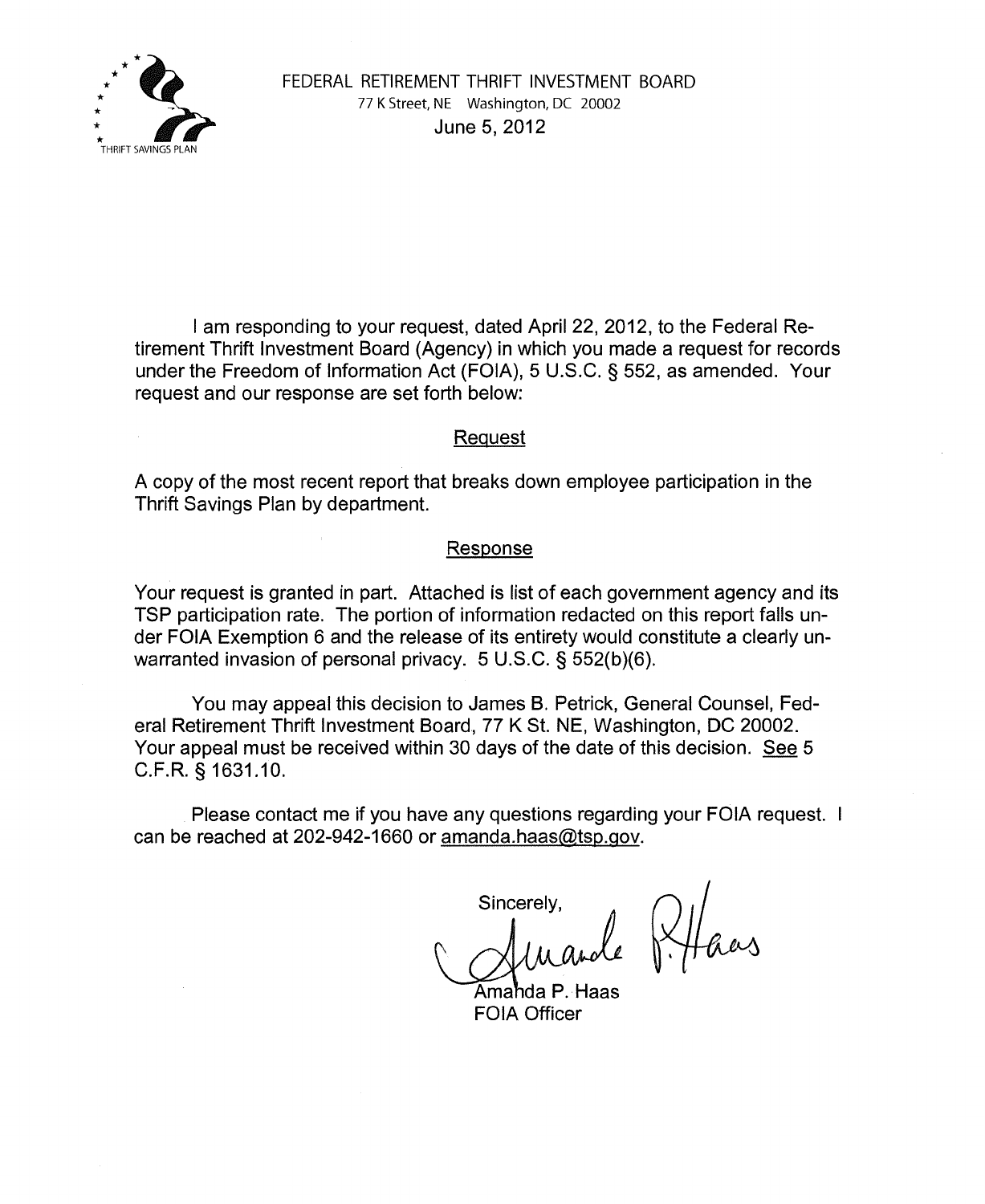Thrift Savings Plan Participating Employees by Agency As of: 04/30/2012

#### Run Date: 05/01/12 Run Time: 02:23:35 Page: 1

Report Seq No: 00-050 TSPA

\*\* **Sensitive Personnel Data - Use is Restricted** \*\*

 $\sim$ 

| Department / Agency                                | FERS<br>Contributing | FERS Not<br>Contributing | Participation<br>Rate | FERS $w/c$<br>Agency | FERS<br>Total | CSRS<br>Contributing Total |  |
|----------------------------------------------------|----------------------|--------------------------|-----------------------|----------------------|---------------|----------------------------|--|
| FEDERAL HOUSING FINANC                             |                      |                          | 95.4%                 |                      |               |                            |  |
| FHFA                                               |                      |                          | 97.0%                 |                      |               |                            |  |
| GSA                                                |                      |                          | 100.0%                |                      |               |                            |  |
| 47000016                                           |                      |                          | 95.0%                 |                      |               |                            |  |
| GSA                                                |                      |                          | 92.3%                 |                      |               |                            |  |
| GSA                                                |                      |                          | 91.2%                 |                      |               |                            |  |
| 97380100 (CP1)                                     |                      |                          | 97.3%                 |                      |               |                            |  |
| Administrative Conference of the U.S.              |                      |                          | 90.9%                 |                      |               |                            |  |
| Administrative Office of the U.S. Courts           |                      |                          | 90.3%                 |                      |               |                            |  |
| Advisory Council on Historic Preservation          |                      |                          | 84.2%                 |                      |               |                            |  |
| African Development Foundation                     |                      |                          | 96.0%                 |                      |               |                            |  |
| Agriculture                                        |                      |                          |                       |                      |               |                            |  |
| Agricultural Marketing Service                     |                      |                          | 0                     | 2,135                |               |                            |  |
| Agricultural Research Service                      |                      |                          | 92.0%                 |                      |               |                            |  |
| Agriculture                                        |                      |                          | 98.2%                 |                      |               |                            |  |
| Animal and Plant Health Inspection Service         |                      |                          | 89.6%                 |                      |               |                            |  |
| Coop. State Research, Educ. and Extension Service  |                      |                          | 87.8%                 |                      |               |                            |  |
| CIVIL RIGHTS                                       |                      |                          | 76.5%                 |                      |               |                            |  |
| Departmental Administration Executive Operations   |                      |                          | 83.1%                 |                      |               |                            |  |
| Economic Research Service                          |                      |                          | 92.3%                 |                      |               |                            |  |
| Farm Service Agency                                |                      |                          | 92.8%                 |                      |               |                            |  |
| Food and Nutrition Service                         |                      |                          | 90.2%                 |                      |               |                            |  |
| Food Safety and Inspection Svc. Mktg. and Reg. Pro |                      |                          | 88.0%                 |                      |               |                            |  |
| Foreign Agricultural Service                       |                      |                          | 92.7%                 |                      |               |                            |  |
| Forest Service                                     |                      |                          | 92.2%                 |                      |               |                            |  |
| Grain Inspection, Packers and Stockyards Admin.    |                      |                          | 87.6%                 |                      |               |                            |  |
| HOMELAND SECURITY OFFICE, NFC                      |                      |                          | 92.3%                 |                      |               |                            |  |
| Nat. Agricultural Stats. Service Rural Development |                      |                          | 94.2%                 |                      |               |                            |  |
| National Appeals Division                          |                      |                          | 93.8%                 |                      |               |                            |  |
| Natural Resources Conservation Service             |                      |                          | 94.48                 |                      |               |                            |  |
| Off. of the Fed. Coord. for Alaska Nat. Gas Trans. |                      |                          | 100.0%                |                      |               |                            |  |
| Off. of Exec. Secretariat Farm & Foreign Agri. Svc |                      |                          | 75.0%                 |                      |               |                            |  |
| Office of the Chief Economist                      |                      |                          | 91.9%                 |                      |               |                            |  |
| Office of the Chief Financial Officer              |                      |                          | 84.2%                 |                      |               |                            |  |
| Office of the Chief Information Officer            |                      |                          | 91.0%                 |                      |               |                            |  |
| Office of the General Counsel                      |                      |                          | 93.6%                 |                      |               |                            |  |
| Office of the Secretary of Agriculture             |                      |                          | 82.8%                 |                      |               |                            |  |
| Office of Budget and Program Analysis              |                      |                          | 94.9%                 |                      |               |                            |  |
| Office of Communications                           |                      |                          | 86.9%                 |                      |               |                            |  |
| Office of Inspector Gen. - Research, Educ. and Eco |                      |                          | 93.0%                 |                      |               |                            |  |
| OFFICE OF ADVOCACY AND OUTREACH                    |                      |                          | 83.38                 |                      |               |                            |  |
| Risk Management Agency                             |                      |                          | 94.4%                 |                      |               |                            |  |
| Rural Business-Cooperative Service                 |                      |                          | 92.3%                 |                      |               |                            |  |
| Rural Housing Service                              |                      |                          | 89.18                 |                      |               |                            |  |
| Rural Utility Service                              |                      |                          | 89.6%                 |                      |               |                            |  |
| Air Force                                          |                      |                          |                       |                      |               |                            |  |
| Air Combat Command                                 |                      |                          | 84.7%                 |                      |               |                            |  |
|                                                    |                      |                          |                       |                      |               |                            |  |
|                                                    |                      |                          |                       |                      |               |                            |  |
|                                                    |                      |                          |                       |                      |               |                            |  |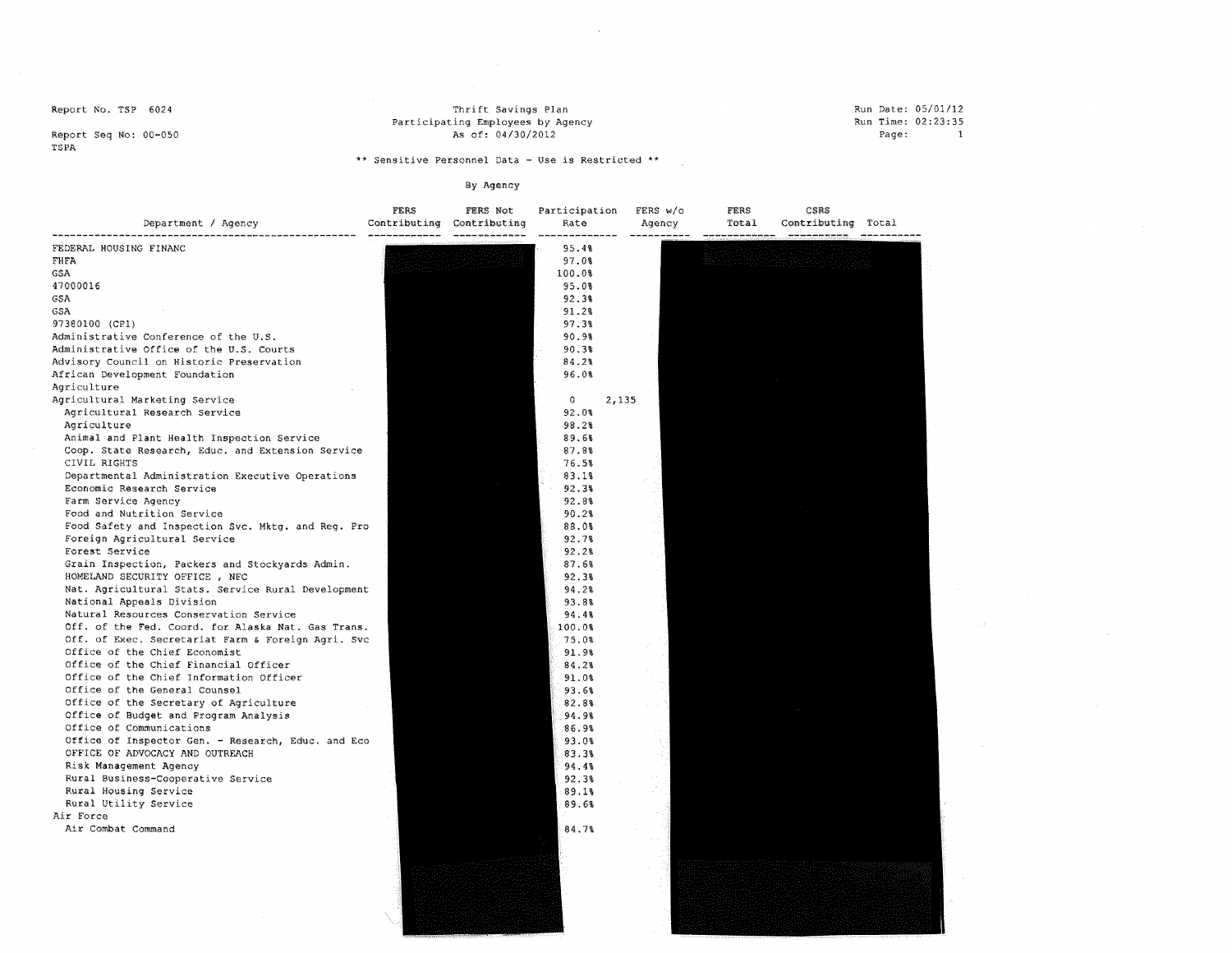#### Thrift Savings Plan Participating Employees by Agency As of: 04/30/2012

#### Run Date: 05/01/12 Run Time: 02:23:35 Page: 2

Report Seq No: 00-050 TSPA

# \*\* **Sensitive Personnel Data - Use is Restricted** \*\*

| Department / Agency                                                                                                                                                                                                                                                                                                                                                                                                                                                                                                                                                                                                                                                                                                                                                                                                                                                                                                                                                                                                                                                                                                                                                                                                                                                                                                                                                                                                                                                                                                                                                                                                                                                                                                                                                                                                               | <b>FERS</b> | FERS Not<br>Contributing Contributing | Participation<br>Rate                                                                                                                                                                                                                                                                                                                                                                                                 | FERS w/o<br>Agency | FERS<br>Total     | CSRS<br>Contributing Total |  |
|-----------------------------------------------------------------------------------------------------------------------------------------------------------------------------------------------------------------------------------------------------------------------------------------------------------------------------------------------------------------------------------------------------------------------------------------------------------------------------------------------------------------------------------------------------------------------------------------------------------------------------------------------------------------------------------------------------------------------------------------------------------------------------------------------------------------------------------------------------------------------------------------------------------------------------------------------------------------------------------------------------------------------------------------------------------------------------------------------------------------------------------------------------------------------------------------------------------------------------------------------------------------------------------------------------------------------------------------------------------------------------------------------------------------------------------------------------------------------------------------------------------------------------------------------------------------------------------------------------------------------------------------------------------------------------------------------------------------------------------------------------------------------------------------------------------------------------------|-------------|---------------------------------------|-----------------------------------------------------------------------------------------------------------------------------------------------------------------------------------------------------------------------------------------------------------------------------------------------------------------------------------------------------------------------------------------------------------------------|--------------------|-------------------|----------------------------|--|
| Air Education and Training Command<br>Air Elements Defense Intelligence Agency<br>Air Force<br>Air Force Agency for Modeling and Simulation<br>Air Force Audit Agency<br>Air Force Center for Environmental Excellence<br>Air Force Center for Quality and Mgmt. Innovation<br>Air Force Civilian Career Training<br>Air Force Communications Agency<br>Air Force Cost Center<br>Air Force C2 & Intelligence, Surveillance & Recon<br>Air Force Disposal Agency<br>Air Force District of Washington<br>Air Force Doctrine Center<br>Air Force Elements, Europe<br>Air Force Elements, Other than Europe<br>Air Force Elements, U.S. Atlantic Command<br>Air Force Elements, U.S. Central Command<br>Air Force Elements, U.S. Northern Command<br>Air Force Elements, U.S. Special Ops Command<br>Air Force Elements, U.S. Strategic Command<br>Air Force Elements, U.S. Transportation Command<br>Air Force Engineering and Services Center<br>Air Force Inspection and Safety Center<br>Air Force Intelligence Service<br>Air Force Legal Services Center<br>Air Force Logistics Management Agency<br>Air Force Management Engineering Agency<br>Air Force Manpower Agency<br>Air Force Materiel Command<br>Air Force Medical Services Center<br>Air Force Morale, Welfare and Recreation Center<br>Air Force Office of Security Police<br>Air Force Office of Special Investigations<br>Air Force Operational Test and Evaluation Center<br>Air Force Personnel Center<br>Air Force Personnel Operations Agency<br>Air Force Petroleum Agency<br>Air Force Program Executive Office<br>Air Force Review Boards Office<br>Air Force Service Information and News Center<br>Air Force Special Operations Command<br>Air Force Supply Center<br>Air Force Technical Applications Center<br>Air Mobility Command Air National Guard |             |                                       | 82.5%<br>83.5%<br>84.4%<br>93.8%<br>92.8%<br>95.3%<br>69.2%<br>90.4%<br>92.6%<br>88.7%<br>88.2%<br>94.7%<br>81.1%<br>97.3%<br>100.0%<br>88.4%<br>93.2%<br>86.6%<br>89.4%<br>88.5%<br>91.8%<br>89.6%<br>90.3%<br>84.4%<br>93.7%<br>91.0%<br>83.3%<br>86.3%<br>89.5%<br>87.48<br>96.3%<br>91.2%<br>100.0%<br>92.6%<br>97.5%<br>87.5%<br>83.8%<br>85.0%<br>100.0%<br>84.1%<br>100.08<br>85.4%<br>66.7%<br>88.48<br>83.4% |                    | — — — — — — — — — |                            |  |
| Air National Guard Support Center<br>Air National Guard Units (Mobilization) (Title 5)                                                                                                                                                                                                                                                                                                                                                                                                                                                                                                                                                                                                                                                                                                                                                                                                                                                                                                                                                                                                                                                                                                                                                                                                                                                                                                                                                                                                                                                                                                                                                                                                                                                                                                                                            |             |                                       | 88.5%<br>86.6%                                                                                                                                                                                                                                                                                                                                                                                                        |                    |                   |                            |  |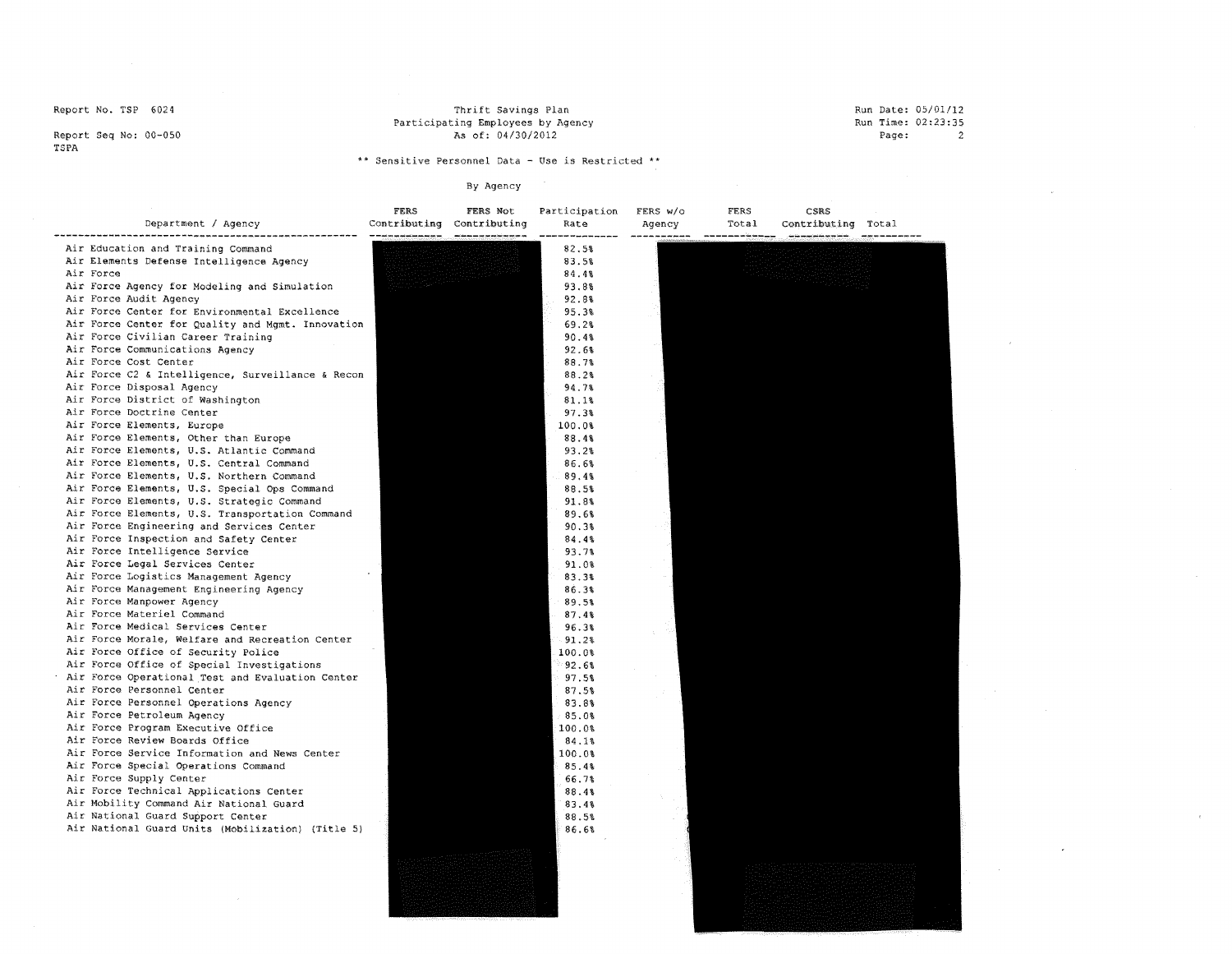Thrift savings Plan Participating Employees by Agency As of: 04/30/2012

Run Date: 05/01/12 Run Time: 02:23:35 Page: 3

 $\chi^2$  ,  $\omega$  ,  $\chi^2$ 

Report Seq No: 00-050 TSPA

# \*\* **Sensitive Personnel Data - Use is Restricted** \*\*

| Department / Agency                                            | FERS | FERS Not<br>Contributing Contributing | Participation<br>Rate | FERS w/o<br>Agency | FERS<br>Total<br>and was and fact you left difficult and | CSRS<br>Contributing Total |  |
|----------------------------------------------------------------|------|---------------------------------------|-----------------------|--------------------|----------------------------------------------------------|----------------------------|--|
| Air National Guard Units (Title 32)                            |      |                                       | 87.4%                 |                    |                                                          |                            |  |
| Air Weather Service AFOM HQ, Air Force Reserve                 |      |                                       | 91.7%                 |                    |                                                          |                            |  |
| AF-wide Support Element                                        |      |                                       | 88.1%                 |                    |                                                          |                            |  |
| HQ Air Force Medical Operations Agency                         |      |                                       | 84.7%                 |                    |                                                          |                            |  |
| HQ Air Intelligence Agency                                     |      |                                       | 89.8%                 |                    |                                                          |                            |  |
| HQ AF Flight Standards Agency                                  |      |                                       | 95.2%                 |                    |                                                          |                            |  |
| HQ NORAD<br>HQ USAF Direct Support Element                     |      |                                       | 50.0%                 |                    |                                                          |                            |  |
| Immediate Office, Headquarters, USAF                           |      |                                       | 100.0%<br>88.1%       |                    |                                                          |                            |  |
| Off. of the Fed. Coord. for Alaska Nat. Gas Trans.             |      |                                       | 100.0%                |                    |                                                          |                            |  |
| Pacific Air Forces                                             |      |                                       | 85.6%                 |                    |                                                          |                            |  |
| Space Command                                                  |      |                                       | 86.08                 |                    |                                                          |                            |  |
| U.S. Air Force Academy                                         |      |                                       | 84.1%                 |                    |                                                          |                            |  |
| U.S. Air Forces, Europe                                        |      |                                       | 84.2%                 |                    |                                                          |                            |  |
| 11th Wing                                                      |      |                                       | 96.7%                 |                    |                                                          |                            |  |
| 97380100 (CP1)                                                 |      |                                       | 94.1%                 |                    |                                                          |                            |  |
| 97380100 CP1                                                   |      |                                       | 88.2%                 |                    |                                                          |                            |  |
| American Battle Monuments Commission                           |      |                                       | 91.38                 |                    |                                                          |                            |  |
| Appalachian Regional Commission                                |      |                                       | 85.7%                 |                    |                                                          |                            |  |
| Arch. and Trans. Barriers Compliance Board                     |      |                                       | 85.2%                 |                    |                                                          |                            |  |
| Architect of the Capitol                                       |      |                                       | 77.4%                 |                    |                                                          |                            |  |
| Arctic Research Commission                                     |      |                                       | 50.0%                 |                    |                                                          |                            |  |
| Armed Forces Retirement Home                                   |      |                                       | 82.5%                 |                    |                                                          |                            |  |
| Army                                                           |      |                                       |                       |                    |                                                          |                            |  |
| Army                                                           |      |                                       | 86.2%                 |                    |                                                          |                            |  |
| Army National Guard Units                                      |      |                                       | 82.8%                 |                    |                                                          |                            |  |
| Army Net Enter Tech Comm/9th Army Signal Comm                  |      |                                       | 85.1%                 |                    |                                                          |                            |  |
| ARB7                                                           |      |                                       | 90.9%                 |                    |                                                          |                            |  |
| Eighth U.S. Army<br>Field Operating Agencies of the Army Staff |      |                                       | 85.3%                 |                    |                                                          |                            |  |
| Field Operating Offs of the Off of the Sec of the              |      |                                       | 85.8%<br>90.3%        |                    |                                                          |                            |  |
| Headquarters, AMC                                              |      |                                       | 88.6%                 |                    |                                                          |                            |  |
| Headquarters, Staff Support Activities, AMC                    |      |                                       | 100.0%                |                    |                                                          |                            |  |
| Immediate Office of the Chief of Staff of the Army             |      |                                       | 88.0%                 |                    |                                                          |                            |  |
| Immediate Office of the Commander-in-Chief - Army              |      |                                       | 86.4%                 |                    |                                                          |                            |  |
| Joint Activities                                               |      |                                       | 87.8%                 |                    |                                                          |                            |  |
| Joint Services & Activities - Office, Sec. of the              |      |                                       | 83.1%                 |                    |                                                          |                            |  |
| Materiel Acquisition Activities                                |      |                                       | 89.0%                 |                    |                                                          |                            |  |
| Materiel Readiness Activities                                  |      |                                       | 91.5%                 |                    |                                                          |                            |  |
| Mili. Surface Deployment & Dist. Command Nat Guard             |      |                                       | 86.3%                 |                    |                                                          |                            |  |
| Off. of the Fed. Coord. for Alaska Nat. Gas Trans.             |      |                                       | 100.0%                |                    |                                                          |                            |  |
| Office of the Chief of the National Guard Bureau               |      |                                       | 89.2%                 |                    |                                                          |                            |  |
| Office of the Secretary of the Army                            |      |                                       | 90.18                 |                    |                                                          |                            |  |
| Seventh Army Training Command                                  |      |                                       | 85.18                 |                    |                                                          |                            |  |
| Surgeon General                                                |      |                                       | 100.0%                |                    |                                                          |                            |  |
| Training Activities, AMC                                       |      |                                       | 94.2%                 |                    |                                                          |                            |  |
| U.S. Army Accessions Command                                   |      |                                       | 61.9%                 |                    |                                                          |                            |  |
|                                                                |      |                                       |                       |                    |                                                          |                            |  |
|                                                                |      |                                       |                       |                    |                                                          |                            |  |
|                                                                |      |                                       |                       |                    |                                                          |                            |  |
|                                                                |      |                                       |                       |                    |                                                          |                            |  |
|                                                                |      |                                       |                       |                    |                                                          |                            |  |
|                                                                |      |                                       |                       |                    |                                                          |                            |  |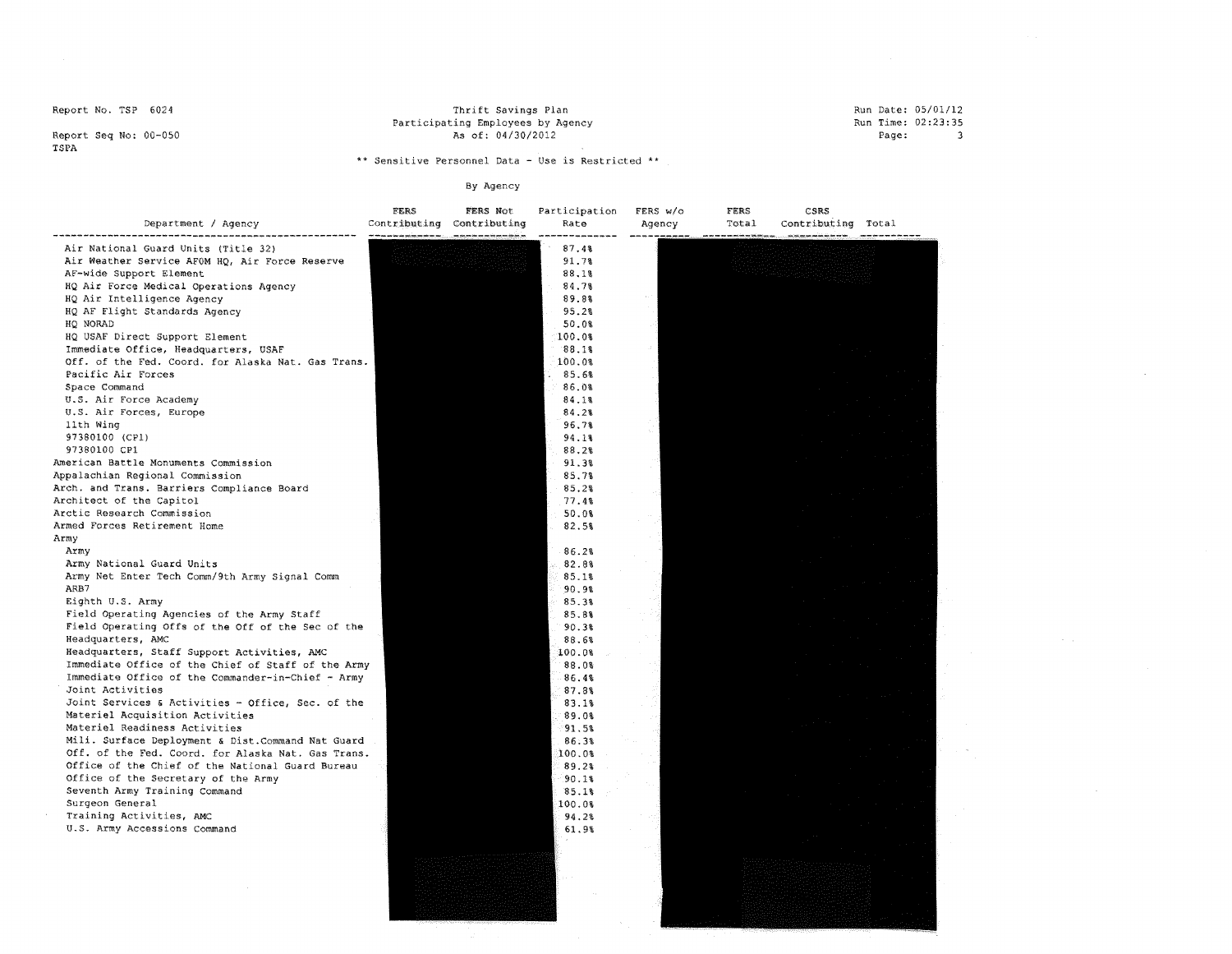Report Seq No: 00-050 TSPA

Thrift Savings Plan Participating Employees by Agency As Of: 04/30/2012 Run Date: 05/01/12 Run Time: 02:23:35  $Page: 4$ 

\*\* **Sensitive Personnel Data - Use is Restricted** \*\*

| Department / Agency                                                            | FERS<br>Contributing | FERS Not<br>Contributing | Participation<br>Rate | FERS w/o<br>Agency | FERS<br>Total | CSRS<br>Contributing Total |  |
|--------------------------------------------------------------------------------|----------------------|--------------------------|-----------------------|--------------------|---------------|----------------------------|--|
|                                                                                |                      |                          |                       |                    |               |                            |  |
| U.S. Army Acquisition Support Center<br>U.S. Army Aviation and Missile Command |                      |                          | 92.1%                 |                    |               |                            |  |
| U.S. Army Central                                                              |                      |                          | 85.6%                 |                    |               |                            |  |
|                                                                                |                      |                          | 88.6%                 |                    |               |                            |  |
| U.S. Army Chemical Materials Agency                                            |                      |                          | 81.2%                 |                    |               |                            |  |
| U.S. Army Communications Electronics Command<br>U.S. Army Contracting Agency   |                      |                          | 87.9%                 |                    |               |                            |  |
| U.S. Army Corps of Engineers                                                   |                      |                          | 93.8%                 |                    |               |                            |  |
|                                                                                |                      |                          | 89.5%                 |                    |               |                            |  |
| U.S. Army Criminal Investigation Command<br>U.S. Army Element SHAPE            |                      |                          | 87.0%                 |                    |               |                            |  |
| U.S. Army Forces Command                                                       |                      |                          | 89.1%                 |                    |               |                            |  |
| U.S. Army Health Services Command                                              |                      |                          | 77.38                 |                    |               |                            |  |
| U.S. Army Human Resources Command                                              |                      |                          | 80.7%                 |                    |               |                            |  |
| U.S. Army Installation Management Agency                                       |                      |                          | 100.0%                |                    |               |                            |  |
| U.S. Army Joint Munitions Command                                              |                      |                          | 79.7%                 |                    |               |                            |  |
| U.S. Army Medical Command                                                      |                      |                          | 84.5%                 |                    |               |                            |  |
| U.S. Army Military District of Washington                                      |                      |                          | 79.4%                 |                    |               |                            |  |
| U.S. Army North                                                                |                      |                          | 80.4%                 |                    |               |                            |  |
| U.S. Army Research, Dev. and Engineering Command                               |                      |                          | 86.0%                 |                    |               |                            |  |
| U.S. Army Reserve Command                                                      |                      |                          | 92.4%                 |                    |               |                            |  |
| U.S. Army Security Assistance Command                                          |                      |                          | 81.5%                 |                    |               |                            |  |
| U.S. Army South                                                                |                      |                          | 88.1%                 |                    |               |                            |  |
| U.S. Army South Command                                                        |                      |                          | 83.3%                 |                    |               |                            |  |
| U.S. Army Southern Command                                                     |                      |                          | 88.9%<br>83.9%        |                    |               |                            |  |
| U.S. Army Southern European Task Force                                         |                      |                          | 87.0%                 |                    |               |                            |  |
| U.S. Army Space and Strategic Defense Command                                  |                      |                          | 90.9%                 |                    |               |                            |  |
| U.S. Army Sustainment Command                                                  |                      |                          | 81.9%                 |                    |               |                            |  |
| U.S. Army Tank-Automotive and Armament Command                                 |                      |                          | 82.3%                 |                    |               |                            |  |
| U.S. Army Test and Evaluation Command                                          |                      |                          | 89.2%                 |                    |               |                            |  |
| U.S. Army Training and Doctrine Command                                        |                      |                          | 83.4%                 |                    |               |                            |  |
| U.S. Army V Corps ARED U.S. Military Comm. Activi                              |                      |                          | 79.6%                 |                    |               |                            |  |
| U.S. Army War College                                                          |                      |                          | 86.4%                 |                    |               |                            |  |
| U.S. Army, Pacific                                                             |                      |                          | 86.4%                 |                    |               |                            |  |
| U.S. Military Academy                                                          |                      |                          | 85.9%                 |                    |               |                            |  |
| U.S. Special Operations Command (Army)                                         |                      |                          | 82.2%                 |                    |               |                            |  |
| US Army Intelligence and Security Command                                      |                      |                          | 89.5%                 |                    |               |                            |  |
| 21st Theater Army Area Command                                                 |                      |                          | 83.7%                 |                    |               |                            |  |
| 97380800 (OMA)                                                                 |                      |                          | 78.1%                 |                    |               |                            |  |
| 97380800 OMA                                                                   |                      |                          | 92.5%                 |                    |               |                            |  |
| 97381100 ZFA                                                                   |                      |                          | 80.0%                 |                    |               |                            |  |
| Botanic Garden                                                                 |                      |                          | 84.7%                 |                    |               |                            |  |
| Chemical Safety and Hazard Investigation Board                                 |                      |                          | 94.6%                 |                    |               |                            |  |
| Christopher Columbus Fellowship Foundation                                     |                      |                          | 100.0%                |                    |               |                            |  |
| Civilian Marksmanship Program                                                  |                      |                          | 100.0%                |                    |               |                            |  |
| Com. for Purchase from Blind & Other Handicapped                               |                      |                          | 84.2%                 |                    |               |                            |  |
| Commerce                                                                       |                      |                          |                       |                    |               |                            |  |
| Bureau of the Census                                                           |                      |                          | 80.8%                 |                    |               |                            |  |
| Bureau of Economic Analysis                                                    |                      |                          | 91.6%                 |                    |               |                            |  |
|                                                                                |                      |                          |                       |                    |               |                            |  |
|                                                                                |                      |                          |                       |                    |               |                            |  |
|                                                                                |                      |                          |                       |                    |               |                            |  |
|                                                                                |                      |                          |                       |                    |               |                            |  |
|                                                                                |                      |                          |                       |                    |               |                            |  |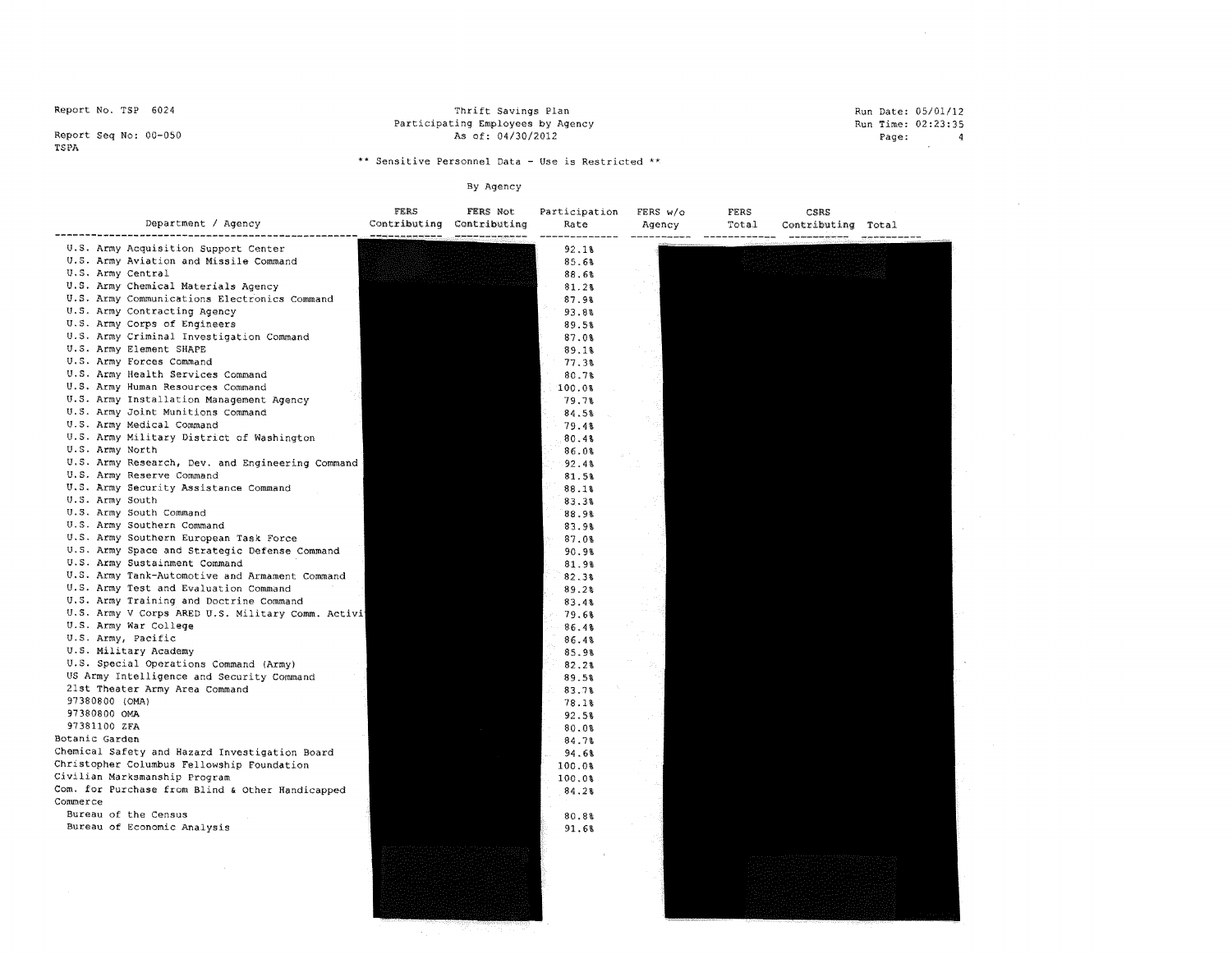Report Seq No: 00-050 TSPA

# Thrift savings Plan Participating Employees by Agency As of: 04/30/2012

#### Run Date: 05/01/12 Run Time: 02:23:35 Page: 5

 $\Delta$ 

\*\* **Sensitive Personnel Data - Use is Restricted** \*\*

| Department / Agency                                                           | FERS<br>Contributing Contributing<br>the continued and continued and control and continued | FERS Not | Participation<br>Rate | FERS w/o<br>Agency | CSRS<br>FERS<br>Contributing Total<br>Total |  |
|-------------------------------------------------------------------------------|--------------------------------------------------------------------------------------------|----------|-----------------------|--------------------|---------------------------------------------|--|
| Bureau of Industry and Security                                               |                                                                                            |          | 90.1%                 |                    |                                             |  |
| Economic Development Administration                                           |                                                                                            |          | 89.7%                 |                    |                                             |  |
| Economics and Statistics Administration<br>International Trade Administration |                                                                                            |          | 90.3%                 |                    |                                             |  |
| Minority Business Development Agency                                          |                                                                                            |          | 93.78                 |                    |                                             |  |
| National Institute of Standards and Technology                                |                                                                                            |          | 87.0%                 |                    |                                             |  |
| National Oceanic and Atmospheric Administration                               |                                                                                            |          | 92.6%<br>93.48        |                    |                                             |  |
| National Technical Information Service                                        |                                                                                            |          | 88.8%                 |                    |                                             |  |
| National Telecommunications and Information Admin.                            |                                                                                            |          | 91.7%                 |                    |                                             |  |
| Office of the Inspector General                                               |                                                                                            |          | 85.5%                 |                    |                                             |  |
| Office of the Secretary                                                       |                                                                                            |          | 88.5%                 |                    |                                             |  |
| Patent and Trademark Office                                                   |                                                                                            |          | 91.3%                 |                    |                                             |  |
| Commission of Fine Arts                                                       |                                                                                            |          | 100.0%                |                    |                                             |  |
| Commission on the People's Republic of China                                  |                                                                                            |          | 100.0%                |                    |                                             |  |
| Commission on Civil Rights                                                    |                                                                                            |          | 85.7%                 |                    |                                             |  |
| Commodity Futures Trading Commission                                          |                                                                                            |          | 95.2%                 |                    |                                             |  |
| Congress                                                                      |                                                                                            |          |                       |                    |                                             |  |
| Congress                                                                      |                                                                                            |          | 89.4%                 |                    |                                             |  |
| House of Representatives<br>Senate                                            |                                                                                            |          | 78.7%                 |                    |                                             |  |
| Congressional Budget Office                                                   |                                                                                            |          | 88.8%                 |                    |                                             |  |
| Consumer Product Safety Commission                                            |                                                                                            |          | 96.9%<br>95.2%        |                    |                                             |  |
| Corporation for National and Community Service                                |                                                                                            |          | 88.6%                 |                    |                                             |  |
| Council of Economic Advisers                                                  |                                                                                            |          | 92.0%                 |                    |                                             |  |
| Council on Environmental Quality                                              |                                                                                            |          | 82.6%                 |                    |                                             |  |
| Court of Veterans Appeals                                                     |                                                                                            |          | 94.5%                 |                    |                                             |  |
| Defense                                                                       |                                                                                            |          |                       |                    |                                             |  |
| American Forces Information Service                                           |                                                                                            |          | 88.0%                 |                    |                                             |  |
| Army/Air Force Exchange Service                                               |                                                                                            |          | 100.0%                |                    |                                             |  |
| Consolidated Metropolitan Technical Personnel Ce                              |                                                                                            |          | 96.78                 |                    |                                             |  |
| Defense Advanced Research Projects Agency                                     |                                                                                            |          | 91.7%                 |                    |                                             |  |
| Defense Career Management and Support Agency                                  |                                                                                            |          | 93.1%                 |                    |                                             |  |
| Defense Commissary Agency                                                     |                                                                                            |          | 72.4%                 |                    |                                             |  |
| Defense Contract Audit Agency                                                 |                                                                                            |          | 93.2%                 |                    |                                             |  |
| Defense Contract Management Agency                                            |                                                                                            |          | 89.4%                 |                    |                                             |  |
| Defense Finance and Accounting Service<br>Defense Human Resources Activity    |                                                                                            |          | 84.2%<br>92.48        |                    |                                             |  |
| Defense Information Systems Agency                                            |                                                                                            |          | 92.0%                 |                    |                                             |  |
| Defense Intelligence Agency                                                   |                                                                                            |          | 93.6%                 |                    |                                             |  |
| Defense Legal Services Agency                                                 |                                                                                            |          | 92.2%                 |                    |                                             |  |
| Defense Logistics Agency                                                      |                                                                                            |          | 85.8%                 |                    |                                             |  |
| Defense Prisoner of War/Missing Personnel Office                              |                                                                                            |          | 97.1%                 |                    |                                             |  |
| Defense Security Cooperation Agency                                           |                                                                                            |          | 91.2%                 |                    |                                             |  |
| Defense Security Service                                                      |                                                                                            |          | 90.98                 |                    |                                             |  |
| Defense Technical Information Center                                          |                                                                                            |          | 93.8%                 |                    |                                             |  |
| Defense Technology Security Administration                                    |                                                                                            |          | 93.8%                 |                    |                                             |  |
| Defense Threat Reduction Agency                                               |                                                                                            |          | 89.8%                 |                    |                                             |  |
|                                                                               |                                                                                            |          |                       |                    |                                             |  |
|                                                                               |                                                                                            |          |                       |                    |                                             |  |
|                                                                               |                                                                                            |          |                       |                    |                                             |  |
|                                                                               |                                                                                            |          |                       |                    |                                             |  |
|                                                                               |                                                                                            |          |                       |                    |                                             |  |
|                                                                               |                                                                                            |          |                       |                    |                                             |  |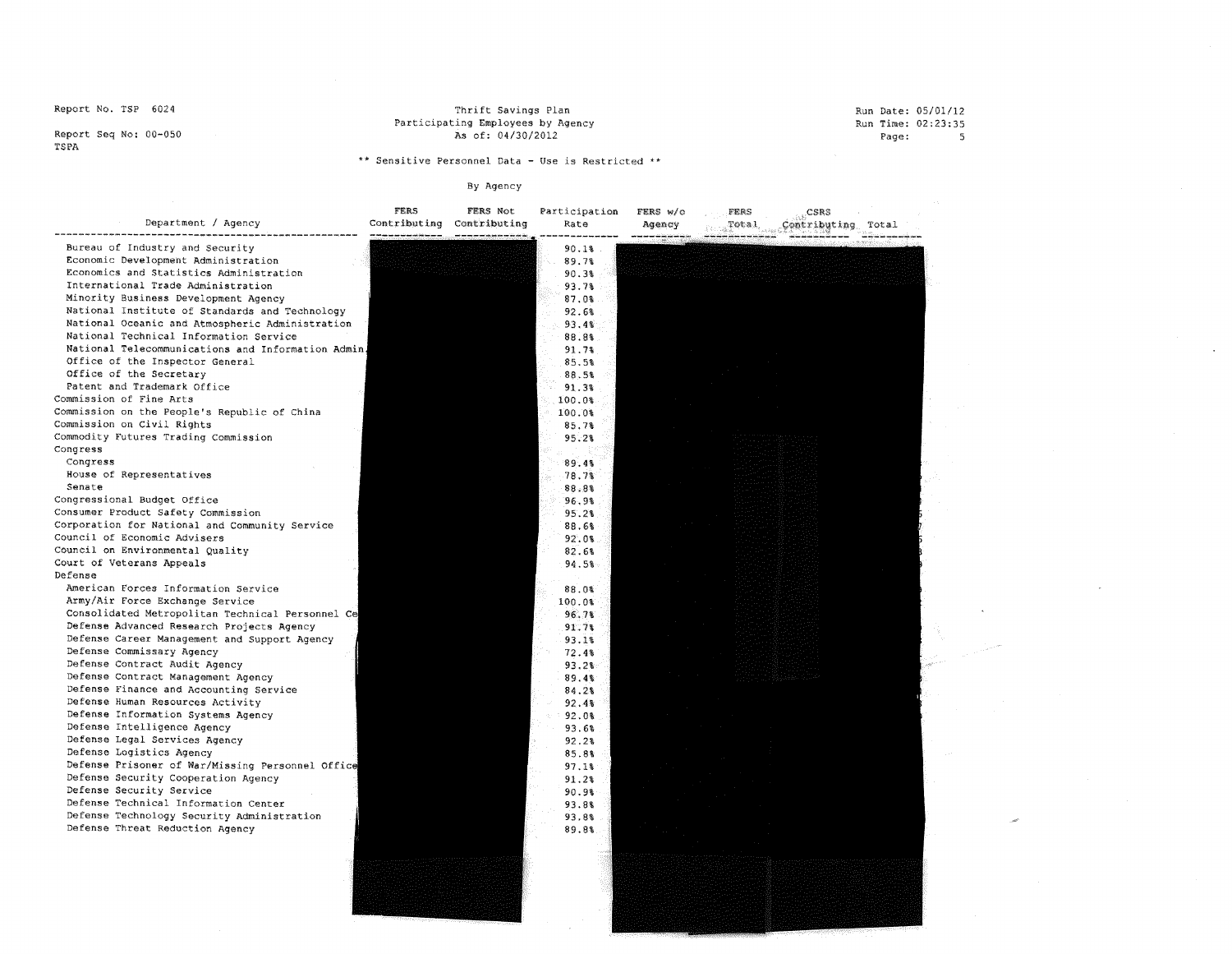Thrift Savings Plan Participating Employees by Agency As of: 04/30/2012

#### Run Date: 05/01/12 Run Time: 02:23:35 Page: 6

 $\sim$ 

 $\sim 10^{-1}$ 

Report Seq No: 00-050 TSPA

# ~\* **Sensitive Personnel Data - Use is Restricted** \*\*

| Department / Agency                                | FERS | FERS Not<br>Contributing Contributing | Participation<br>Rate | FERS W/O<br>Agency | FERS<br>Total | CSRS<br>Contributing Total |  |
|----------------------------------------------------|------|---------------------------------------|-----------------------|--------------------|---------------|----------------------------|--|
| Eastern Regional Support Center                    |      |                                       | 96.0%                 |                    |               |                            |  |
| Missile Defense Agency                             |      |                                       | 93.3%                 |                    |               |                            |  |
| National Defense University                        |      |                                       | 89.4%                 |                    |               |                            |  |
| National Geospatial-Intelligence Agency            |      |                                       | 95.5%                 |                    |               |                            |  |
| National Security Agency/Central Security Service  |      |                                       | 95.5%                 |                    |               |                            |  |
| Off. of the Fed. Coord. for Alaska Nat. Gas Trans. |      |                                       | 100.0%                |                    |               |                            |  |
| Office of the Secretary of Defense                 |      |                                       | 93.7%                 |                    |               |                            |  |
| Office of Economics Adjustment                     |      |                                       | 96.9%                 |                    |               |                            |  |
| Office of Inspector General                        |      |                                       | 94.3%                 |                    |               |                            |  |
| Org. of the Joint Chiefs of Staff Defense Agencies |      |                                       | 89.1%                 |                    |               |                            |  |
| Pentagon Force Protection Agency                   |      |                                       | 84.68                 |                    |               |                            |  |
| TRICARE Management Activity                        |      |                                       | 80.1%                 |                    |               |                            |  |
| U.S. Court of Appeals for the Armed Forces         |      |                                       | 86.7%                 |                    |               |                            |  |
| Washington HQ Other Activities/Organizations       |      |                                       | 85.4%                 |                    |               |                            |  |
| 97380500                                           |      |                                       | 94.9%                 |                    |               |                            |  |
| 97381000 ZFR                                       |      |                                       | 86.4%                 |                    |               |                            |  |
| Defense Nuclear Facilities Safety Board            |      |                                       | 97.98                 |                    |               |                            |  |
| Delta Regional Authority                           |      |                                       | 75.0%                 |                    |               |                            |  |
| Denali Commission                                  |      |                                       | 73.3%                 |                    |               |                            |  |
| District of Columbia Courts                        |      |                                       | 64.7%                 |                    |               |                            |  |
| District of Columbia Public Defender Service       |      |                                       | 90.3%                 |                    |               |                            |  |
| Dwight D. Eisenhower Memorial Commission           |      |                                       | 75.0%                 |                    |               |                            |  |
| DC Court Sves. and Offender Supervision Agency     |      |                                       | 80.7%                 |                    |               |                            |  |
| Education                                          |      |                                       |                       |                    |               |                            |  |
| Advisory Councils and Committees                   |      |                                       | 83.3%                 |                    |               |                            |  |
| Federal Student Aid                                |      |                                       | 88.7%                 |                    |               |                            |  |
| Immediate Office of the Secretary of Education     |      |                                       | 88.2%                 |                    |               |                            |  |
| Institute of Education Sciences                    |      |                                       | 93.2%                 |                    |               |                            |  |
| National Assessment Governing Board                |      |                                       | 100.0%                |                    |               |                            |  |
| Office for Civil Rights                            |      |                                       | 91.98                 |                    |               |                            |  |
| Office of the Chief Financial Officer              |      |                                       | 90.8%                 |                    |               |                            |  |
| Office of the Chief Information Officer            |      |                                       | 89.5%                 |                    |               |                            |  |
| Office of the Deputy Secretary of Education        |      |                                       | 91.9%                 |                    |               |                            |  |
| Office of the General Counsel                      |      |                                       | 92.3%                 |                    |               |                            |  |
| Office of the Under Secretary                      |      |                                       | 84.6%                 |                    |               |                            |  |
| Office of Communications and Outreach              |      |                                       | 87.68                 |                    |               |                            |  |
| Office of Elementary and Secondary Education       |      |                                       | 82.7%                 |                    |               |                            |  |
| Office of English Language Acquisition             |      |                                       | 100.0%                |                    |               |                            |  |
| Office of Innovation and Improvement               |      |                                       | 91.9%                 |                    |               |                            |  |
| Office of Inspector General                        |      |                                       | 93.6%                 |                    |               |                            |  |
| Office of Legislation and Congressional Affairs    |      |                                       | 93.3%                 |                    |               |                            |  |
| Office of Management                               |      |                                       | 87.9%                 |                    |               |                            |  |
| Office of Planning, Evaluation and Policy Developm |      |                                       | 92.4%                 |                    |               |                            |  |
| Office of Postsecondary Education                  |      |                                       | 87.88                 |                    |               |                            |  |
| Office of Special Education and Rehabilitative Ser |      |                                       | 86.8%                 |                    |               |                            |  |
| Office of Vocational and Adult Education           |      |                                       | 94.1%                 |                    |               |                            |  |
| Election Assistance Commission                     |      |                                       | 88.5%                 |                    |               |                            |  |
|                                                    |      |                                       |                       |                    |               |                            |  |
|                                                    |      |                                       |                       |                    |               |                            |  |
|                                                    |      |                                       |                       |                    |               |                            |  |
|                                                    |      |                                       |                       |                    |               |                            |  |
|                                                    |      |                                       |                       |                    |               |                            |  |
|                                                    |      |                                       |                       |                    |               |                            |  |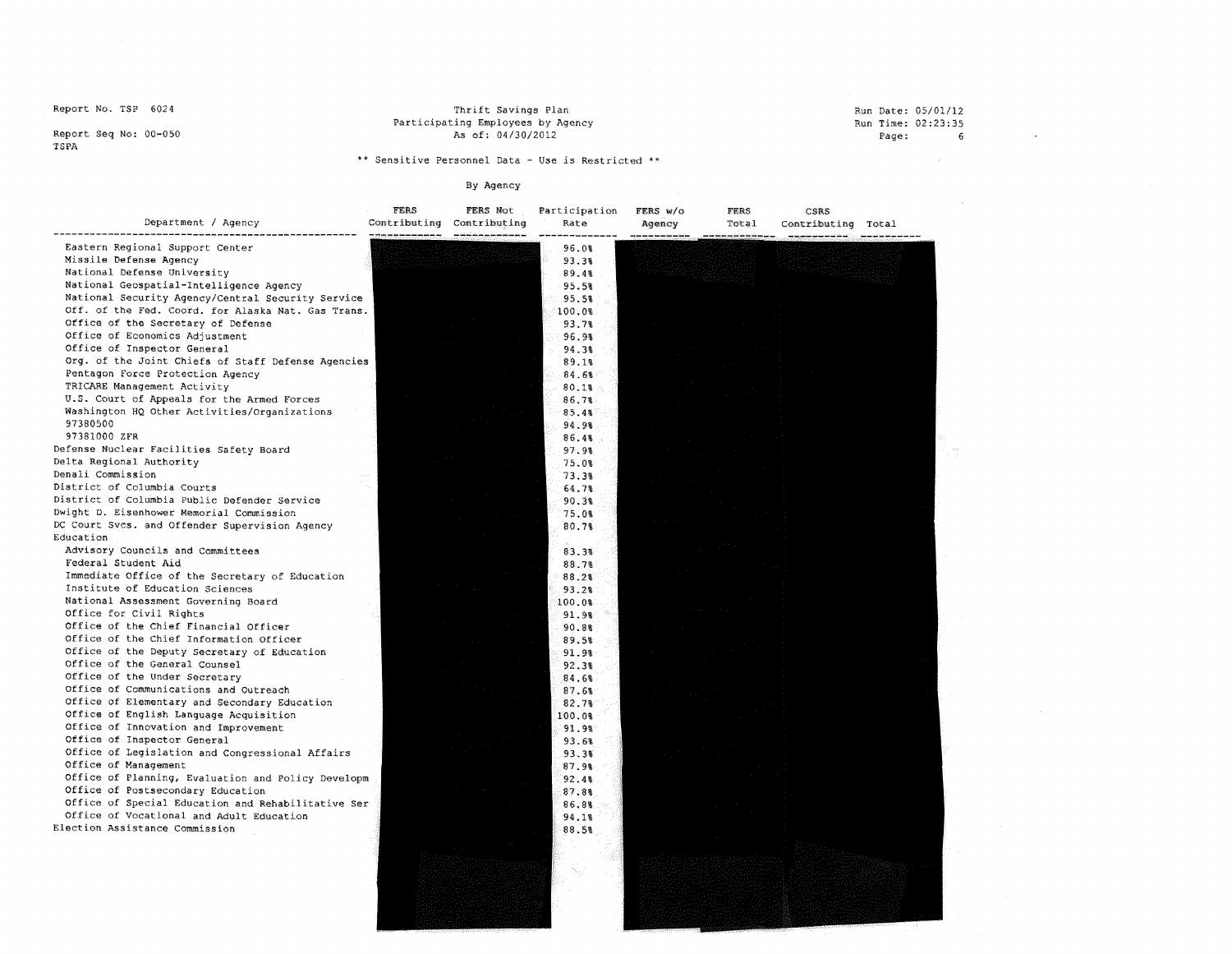Report Seq No: 00-050 TSPA

Thrift Savings Plan Participating Employees by Agency As of: 04/30/2012 Run Date: 05/01/12 Run Time: 02:23:35 Page:

\*\* **Sensitive Personnel Data - Use is Restricted** \*\*

 $\sim 10^{-1}$ 

| Department / Agency                                | FERS | FERS Not<br>Contributing Contributing | Participation<br>Rate | FERS W/o<br>Agency | FERS<br>Total                                                    | CSRS<br>Contributing Total |  |
|----------------------------------------------------|------|---------------------------------------|-----------------------|--------------------|------------------------------------------------------------------|----------------------------|--|
| <b>ENERGY</b>                                      |      |                                       | 93.9%                 |                    | .<br>An anns anns anns (anns gols (aire (aise 1979), 2019, 2019. |                            |  |
| Enrichment Corporation                             |      |                                       | 100.0%                |                    |                                                                  |                            |  |
| Environmental Protection Agency                    |      |                                       | 93.8%                 |                    |                                                                  |                            |  |
| Equal Employment Opportunity Commission            |      |                                       | 84.78                 |                    |                                                                  |                            |  |
| Executive Office of the President                  |      |                                       | 86.7%                 |                    |                                                                  |                            |  |
| Executive Residence at the White House             |      |                                       | 90.7%                 |                    |                                                                  |                            |  |
| Export-Import Bank of the United States            |      |                                       | 90.5%                 |                    |                                                                  |                            |  |
| Farm Credit Administration                         |      |                                       | 98.4%                 |                    |                                                                  |                            |  |
| Farm Credit System Insurance Corporation           |      |                                       | 100.0%                |                    |                                                                  |                            |  |
| Farm Service                                       |      |                                       | 94.8%                 |                    |                                                                  |                            |  |
| Federal Communications Commission                  |      |                                       | 89.2%                 |                    |                                                                  |                            |  |
| Federal Deposit Insurance Corporation              |      |                                       | 90.8%                 |                    |                                                                  |                            |  |
| Federal Election Commission                        |      |                                       | 91.5%                 |                    |                                                                  |                            |  |
| Federal Financial Institutions Examination Council |      |                                       | 88.9%                 |                    |                                                                  |                            |  |
| Federal Judicial Center                            |      |                                       | 93.9%                 |                    |                                                                  |                            |  |
| Federal Labor Relations Authority                  |      |                                       | 95.7%                 |                    |                                                                  |                            |  |
| Federal Maritime Commission                        |      |                                       | 83.0%                 |                    |                                                                  |                            |  |
| Federal Mediation and Conciliation Service         |      |                                       | 97.2%                 |                    |                                                                  |                            |  |
| Federal Mine Safety and Health Review Commission   |      |                                       | 84.0%                 |                    |                                                                  |                            |  |
| BUREAU OF CONSUMER FINANCIAL PROTECTION (124)      |      |                                       | 90.4%                 |                    |                                                                  |                            |  |
| Federal Reserve System--Board of Governors         |      |                                       | 25.0%                 |                    |                                                                  |                            |  |
| Federal Retirement Thrift Investment Board         |      |                                       | 90.7%                 |                    |                                                                  |                            |  |
| Federal Trade Commission                           |      |                                       | 94.98                 |                    |                                                                  |                            |  |
| General Accounting Office                          |      |                                       | 94.78                 |                    |                                                                  |                            |  |
| General Services Administration                    |      |                                       | 91.4%                 |                    |                                                                  |                            |  |
| Goldwater Schol. and Excellence in Educ. Prog.     |      |                                       | 0.0%                  |                    |                                                                  |                            |  |
| GOVERNMENT PRINTING OFFICE                         |      |                                       | 78.3%                 |                    |                                                                  |                            |  |
| Harry S. Truman Scholarship Foundation             |      |                                       | 80.0%                 |                    |                                                                  |                            |  |
| Health and Human Services                          |      |                                       |                       |                    |                                                                  |                            |  |
| Administration for Children and Families           |      |                                       | 90.6%                 |                    |                                                                  |                            |  |
| Administration on Aging                            |      |                                       | 92.9%                 |                    |                                                                  |                            |  |
| Agency for Healthcare Research and Quality         |      |                                       | 94.7%                 |                    |                                                                  |                            |  |
| Centers for Disease Control and Prevention         |      |                                       | 92.5%                 |                    |                                                                  |                            |  |
| Centers for Medicare & Medicaid Services           |      |                                       | 92.3%                 |                    |                                                                  |                            |  |
| Food and Drug Administration                       |      |                                       | 93.8%                 |                    |                                                                  |                            |  |
| Health Resources and Services Administration       |      |                                       | 90.8%                 |                    |                                                                  |                            |  |
| Indian Health Service                              |      |                                       | 79.7%                 |                    |                                                                  |                            |  |
| National Institutes of Health                      |      |                                       |                       |                    |                                                                  |                            |  |
| Office of the Secretary of Health and Human Servic |      |                                       | 92.18<br>92.4%        |                    |                                                                  |                            |  |
| Program Support Center Public Health Service       |      |                                       | 86.1%                 |                    |                                                                  |                            |  |
| Substance Abuse and Mental Health Services Admin.  |      |                                       | 90.2%                 |                    |                                                                  |                            |  |
| Holocaust Memorial Museum                          |      |                                       | 93.2%                 |                    |                                                                  |                            |  |
| Homeland Security                                  |      |                                       |                       |                    |                                                                  |                            |  |
| Bureau of Immigration and Customs Enforcement      |      |                                       | 92.1%                 |                    |                                                                  |                            |  |
| DHS HEADQUARTERS                                   |      |                                       | 88.8%                 |                    |                                                                  |                            |  |
| Federal Emergency Management Agency                |      |                                       | 85.0%                 |                    |                                                                  |                            |  |
| Federal Law Enforcement training Center            |      |                                       | 89.8%                 |                    |                                                                  |                            |  |
|                                                    |      |                                       |                       |                    |                                                                  |                            |  |
|                                                    |      |                                       |                       |                    |                                                                  |                            |  |
|                                                    |      |                                       |                       |                    |                                                                  |                            |  |
|                                                    |      |                                       |                       |                    |                                                                  |                            |  |
|                                                    |      |                                       |                       |                    |                                                                  |                            |  |
|                                                    |      |                                       |                       |                    |                                                                  |                            |  |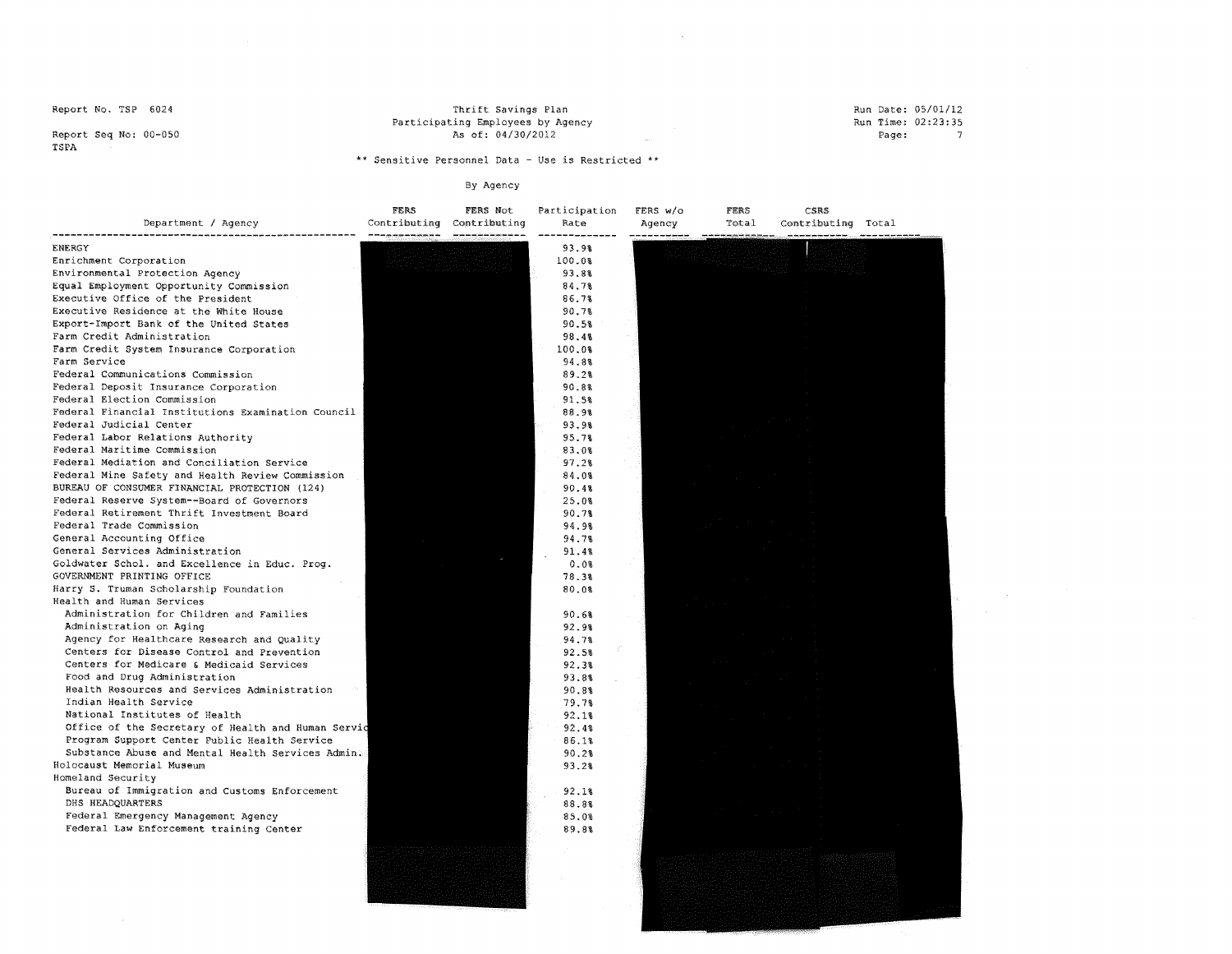Thrift Savings Plan Participating Employees by Agency As of: 04/30/2012

Run Date: 05/01/12 Run Time: 02:23:35 Page: 8

 $\sim$ 

 $\sim 10^{-1}$ 

 $\mathcal{L}^{\mathcal{L}}(\mathcal{A})$  and  $\mathcal{L}^{\mathcal{L}}(\mathcal{A})$  and  $\mathcal{L}^{\mathcal{L}}(\mathcal{A})$ 

Report Seq No: 00-050<br>TSPA

\*\* **Sensitive Personnel Data - Use is Restricted** \*\*

By Agency

| Department / Agency                                                          | FERS<br>Contributing | FERS Not<br>Contributing | Participation<br>Rate | FERS W/c<br>Agency | FERS<br>Total | CSRS<br>Contributing | Total |  |
|------------------------------------------------------------------------------|----------------------|--------------------------|-----------------------|--------------------|---------------|----------------------|-------|--|
| Housing and Urban Development<br>OFFICE OF THE SENIOR COODINATOR NEW ENGLAND |                      |                          | 87.2%                 |                    |               |                      |       |  |
| Institute of Peace                                                           |                      |                          | 100.0%                |                    |               |                      |       |  |
| Inter-American Foundation                                                    |                      |                          | 100.0%                |                    |               |                      |       |  |
| Interior                                                                     |                      |                          |                       |                    |               |                      |       |  |
| Bureau of Land Management                                                    |                      |                          | 93.2%                 |                    |               |                      |       |  |
| Bureau of Reclamation                                                        |                      |                          | 92.2%                 |                    |               |                      |       |  |
| Geological Survey                                                            |                      |                          | 94.0%                 |                    |               |                      |       |  |
| Indian Affairs Land and Minerals Management                                  |                      |                          | 75.5%                 |                    |               |                      |       |  |
| Interior                                                                     |                      |                          | 88.1%                 |                    |               |                      |       |  |
| National Park Service                                                        |                      |                          | 92.7%                 |                    |               |                      |       |  |
| Off.of Surfacing Mining, Reclamation and Enforceme                           |                      |                          | 90.7%                 |                    |               |                      |       |  |
| Office of the Inspector General                                              |                      |                          | 93.5%                 |                    |               |                      |       |  |
| Office of the Solicitor Water and Science                                    |                      |                          | 91.7%                 |                    |               |                      |       |  |
| U.S. Fish and Wildlife Service                                               |                      |                          | 94.28                 |                    |               |                      |       |  |
| 14069999                                                                     |                      |                          | 94.38                 |                    |               |                      |       |  |
| Internat. Boundary Commission: U.S. and Mex.                                 |                      |                          | 91.5%                 |                    |               |                      |       |  |
| Broadcasting Board of Governors                                              |                      |                          | 88.5%                 |                    |               |                      |       |  |
| International Development Cooperation Agency                                 |                      |                          | 94.3%                 |                    |               |                      |       |  |
| International Trade Commission                                               |                      |                          | 93.6%                 |                    |               |                      |       |  |
| James Madison Memorial Fellowship Foundation                                 |                      |                          | 100.0%                |                    |               |                      |       |  |
| Japan-United States Friendship Commission                                    |                      |                          | 100.0%                |                    |               |                      |       |  |
| John C. Stennis Center for Public Development<br>Justice                     |                      |                          | 100.0%                |                    |               |                      |       |  |
| Justice                                                                      |                      |                          |                       |                    |               |                      |       |  |
|                                                                              |                      |                          | 87.7%                 |                    |               |                      |       |  |
| OFFICES, BOARDS, AND DIVISION<br>Labor                                       |                      |                          | 94.0%                 |                    |               |                      |       |  |
| Bureau of International Labor Affairs                                        |                      |                          |                       |                    |               |                      |       |  |
| Bureau of Labor Statistics                                                   |                      |                          | 96.7%<br>91.6%        |                    |               |                      |       |  |
| Employee Benefits Security Administration                                    |                      |                          | 93.1%                 |                    |               |                      |       |  |
| Employment and Training Administration                                       |                      |                          | 89.3%                 |                    |               |                      |       |  |
| Labor                                                                        |                      |                          | 90.9%                 |                    |               |                      |       |  |
| Occupational Safety and Health Administration                                |                      |                          | 92.2%                 |                    |               |                      |       |  |
| Office of the Assistant Secretary for Policy                                 |                      |                          | 82.6%                 |                    |               |                      |       |  |
| Office of the Solicitor                                                      |                      |                          | 94.6%                 |                    |               |                      |       |  |
| OFFICE OF FEDERAL CONTRACT COMPLIANCE                                        |                      |                          | 86.0%                 |                    |               |                      |       |  |
| OFFICE OF LABOR MANAGEMENT STANDARDS                                         |                      |                          | 93.0%                 |                    |               |                      |       |  |
| OFFICE OF WORKERS' COMPENSATION PROGRAMS                                     |                      |                          | 85.8%                 |                    |               |                      |       |  |
| Veterans Employment and Training Services                                    |                      |                          | 90.4%                 |                    |               |                      |       |  |
| Women's Bureau                                                               |                      |                          | 88.6%                 |                    |               |                      |       |  |
| WAGE AND HOUR DIVISION                                                       |                      |                          | 89.3%                 |                    |               |                      |       |  |
| Legal Services Corporation                                                   |                      |                          | 0.0%                  |                    |               |                      |       |  |
| Library of Congress                                                          |                      |                          | 87.4%                 |                    |               |                      |       |  |
| Marine Mammal Commission<br>MARINES                                          |                      |                          | 90.0%<br>80.7%        |                    |               |                      |       |  |
| Off. of the Fed. Coord. for Alaska Nat. Gas Trans.                           |                      |                          | 100.0%                |                    |               |                      |       |  |
| Medicare Payment Advisory Commission                                         |                      |                          | 100.0%                |                    |               |                      |       |  |
|                                                                              |                      |                          |                       |                    |               |                      |       |  |

 $\sim$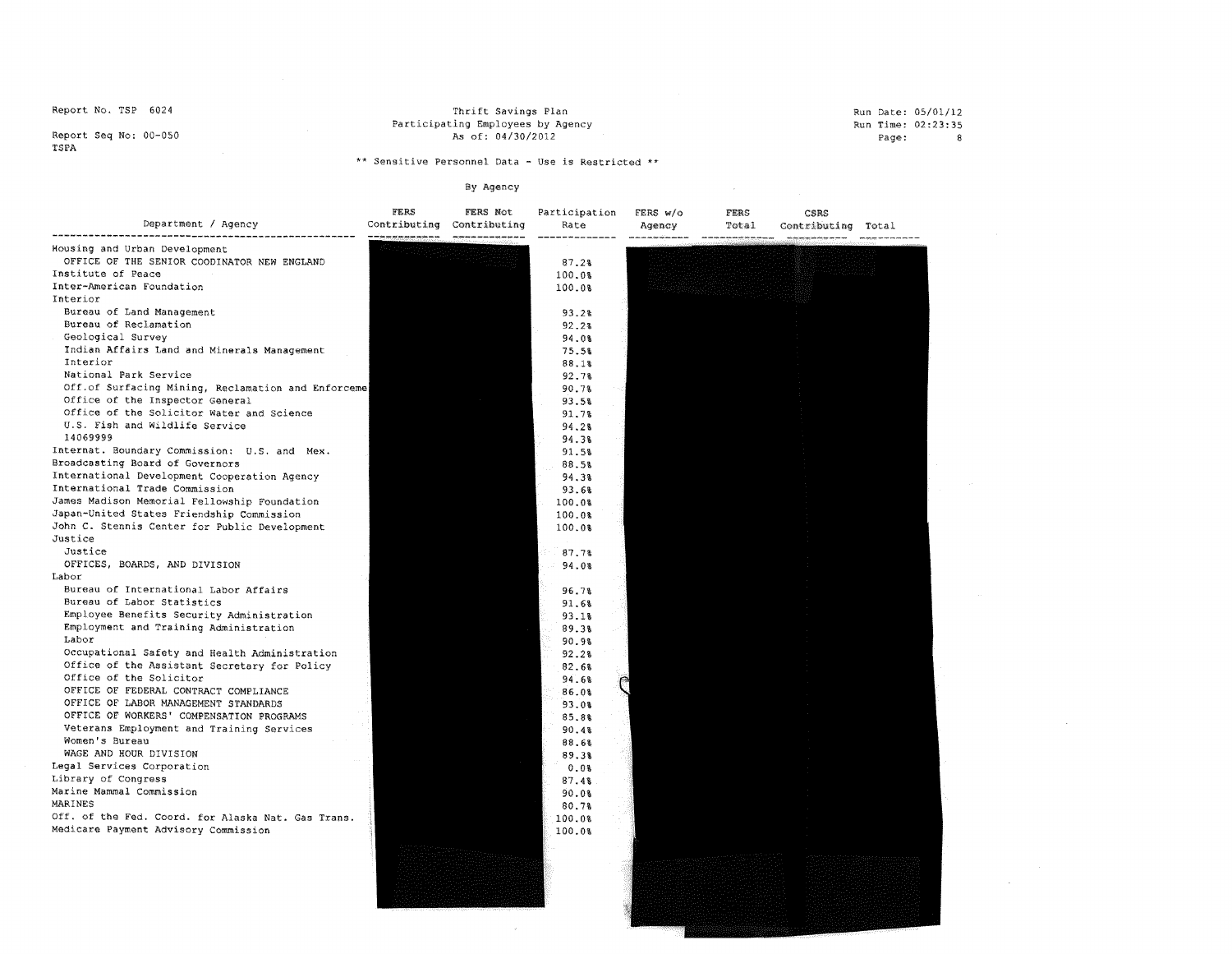#### Thrift savings Plan Participating Employees by Agency As of: 04/30/2012

Run Date: 05/01/12 **Run Time: 02:23:35** Page: 9

 $\mathcal{A}$ 

Report Seq No: 00-050 TSPA

\*\* **Sensitive Personnel Data - Use is Restricted** \*\*

# By Agency

| Department / Agency                                | FERS<br>------------ | FERS Not<br>Contributing Contributing | Participation<br>Rate | FERS w/o<br>Agency | FERS<br>Total | CSRS<br>Contributing Total<br>المستخدم المقارضة المتواصلة المناولية المتواطنة المتواطنة المتوارد.<br>المناولين |  |
|----------------------------------------------------|----------------------|---------------------------------------|-----------------------|--------------------|---------------|----------------------------------------------------------------------------------------------------------------|--|
| Merit Systems Protection Board                     |                      |                                       | 91.3%                 |                    |               |                                                                                                                |  |
| Metropolitan Washington Airports Authority         |                      |                                       | 92.5%                 |                    |               |                                                                                                                |  |
| Millennium Challenge Corporation                   |                      |                                       | 93.3%                 |                    |               |                                                                                                                |  |
| Institute of Museum and Library Services           |                      |                                       | 90.98                 |                    |               |                                                                                                                |  |
| Nat. Foundation on the Arts and the Humanities     |                      |                                       | 95.1%                 |                    |               |                                                                                                                |  |
| National Aeronautics and Space Adminstration       |                      |                                       |                       |                    |               |                                                                                                                |  |
| Ames Research Center                               |                      |                                       | 95.4%                 |                    |               |                                                                                                                |  |
| Dryden Flight Research Center                      |                      |                                       | 93.18                 |                    |               |                                                                                                                |  |
| George C. Marshall Space Flight Center             |                      |                                       | 95.1%                 |                    |               |                                                                                                                |  |
| Goddard Space Flight Center                        |                      |                                       | 95.1%                 |                    |               |                                                                                                                |  |
| Headquarters, NASA                                 |                      |                                       | 92.0%                 |                    |               |                                                                                                                |  |
| John C. Stennis Space Center                       |                      |                                       | 95.5%                 |                    |               |                                                                                                                |  |
| John F. Kennedy Space Center                       |                      |                                       | 94.8%                 |                    |               |                                                                                                                |  |
| John Glenn Research Center at Lewis Field          |                      |                                       | 95.1%                 |                    |               |                                                                                                                |  |
| Langley Research Center                            |                      |                                       | 95.8%                 |                    |               |                                                                                                                |  |
| Lyndon B. Johnson Space Center                     |                      |                                       | 95.4%                 |                    |               |                                                                                                                |  |
| NATIONAL ARCHIVES AND RECORDS ADMINISTRATION       |                      |                                       | 83.0%                 |                    |               |                                                                                                                |  |
| National Capital Planning Commission               |                      |                                       | 93.3%                 |                    |               |                                                                                                                |  |
| National Council on Disability                     |                      |                                       | 100.08                |                    |               |                                                                                                                |  |
| National Credit Union Administration               |                      |                                       | 96.2%                 |                    |               |                                                                                                                |  |
| National Gallery of Art                            |                      |                                       | 80.98                 |                    |               |                                                                                                                |  |
| National Labor Relations Board                     |                      |                                       | 91.5%                 |                    |               |                                                                                                                |  |
| National Mediation Board                           |                      |                                       | 90.5%                 |                    |               |                                                                                                                |  |
| National Science Foundation                        |                      |                                       | 90.3%                 |                    |               |                                                                                                                |  |
| National Security Council                          |                      |                                       | 82.5%                 |                    |               |                                                                                                                |  |
| National Transportation Safety Board               |                      |                                       | 94.9%                 |                    |               |                                                                                                                |  |
| Navajo and Hopi Indian Relocation Commission       |                      |                                       | 89.7%                 |                    |               |                                                                                                                |  |
| Navv                                               |                      |                                       |                       |                    |               |                                                                                                                |  |
| Asst for Administration, Under Secretary of the Na |                      |                                       | 90.7%                 |                    |               |                                                                                                                |  |
| Bureau of Naval Personnel                          |                      |                                       | 81.2%                 |                    |               |                                                                                                                |  |
| Chief of Naval Education and Training              |                      |                                       | 87.1%                 |                    |               |                                                                                                                |  |
| Commander, Navy Installations                      |                      |                                       | 82.7%                 |                    |               |                                                                                                                |  |
| Immediate Office of the Chief of Naval Operations  |                      |                                       | 87.2%                 |                    |               |                                                                                                                |  |
| Immediate Office of the Secretary of the Navy      |                      |                                       | 100.0%                |                    |               |                                                                                                                |  |
| Military Sealift Command                           |                      |                                       | 83.5%                 |                    |               |                                                                                                                |  |
| Naval Air Systems Command                          |                      |                                       | 90.3%                 |                    |               |                                                                                                                |  |
| Naval Education and Training Command               |                      |                                       | 89.6%                 |                    |               |                                                                                                                |  |
| Naval Facilities Engineering Command               |                      |                                       | 88.3%                 |                    |               |                                                                                                                |  |
| Naval Intelligence Command                         |                      |                                       | 89.3%                 |                    |               |                                                                                                                |  |
| Naval Medical Command                              |                      |                                       | 81.6%                 |                    |               |                                                                                                                |  |
| Naval Reserve Force                                |                      |                                       | 79.5%                 |                    |               |                                                                                                                |  |
| Naval Sea Systems Command                          |                      |                                       | 93.4%                 |                    |               |                                                                                                                |  |
| Naval Special Warfare Command                      |                      |                                       | 83.5%                 |                    |               |                                                                                                                |  |
| Naval Supply Systems Command                       |                      |                                       | 88.1%                 |                    |               |                                                                                                                |  |
| Navy Systems Management Activity                   |                      |                                       | 95.2%                 |                    |               |                                                                                                                |  |
| Office of Naval Research Chief of Naval Operations |                      |                                       | 92.3%                 |                    |               |                                                                                                                |  |
| Space and Naval Warfare Systems Command            |                      |                                       | 92.1%                 |                    |               |                                                                                                                |  |
|                                                    |                      |                                       |                       |                    |               |                                                                                                                |  |
|                                                    |                      |                                       |                       |                    |               |                                                                                                                |  |
|                                                    |                      |                                       |                       |                    |               |                                                                                                                |  |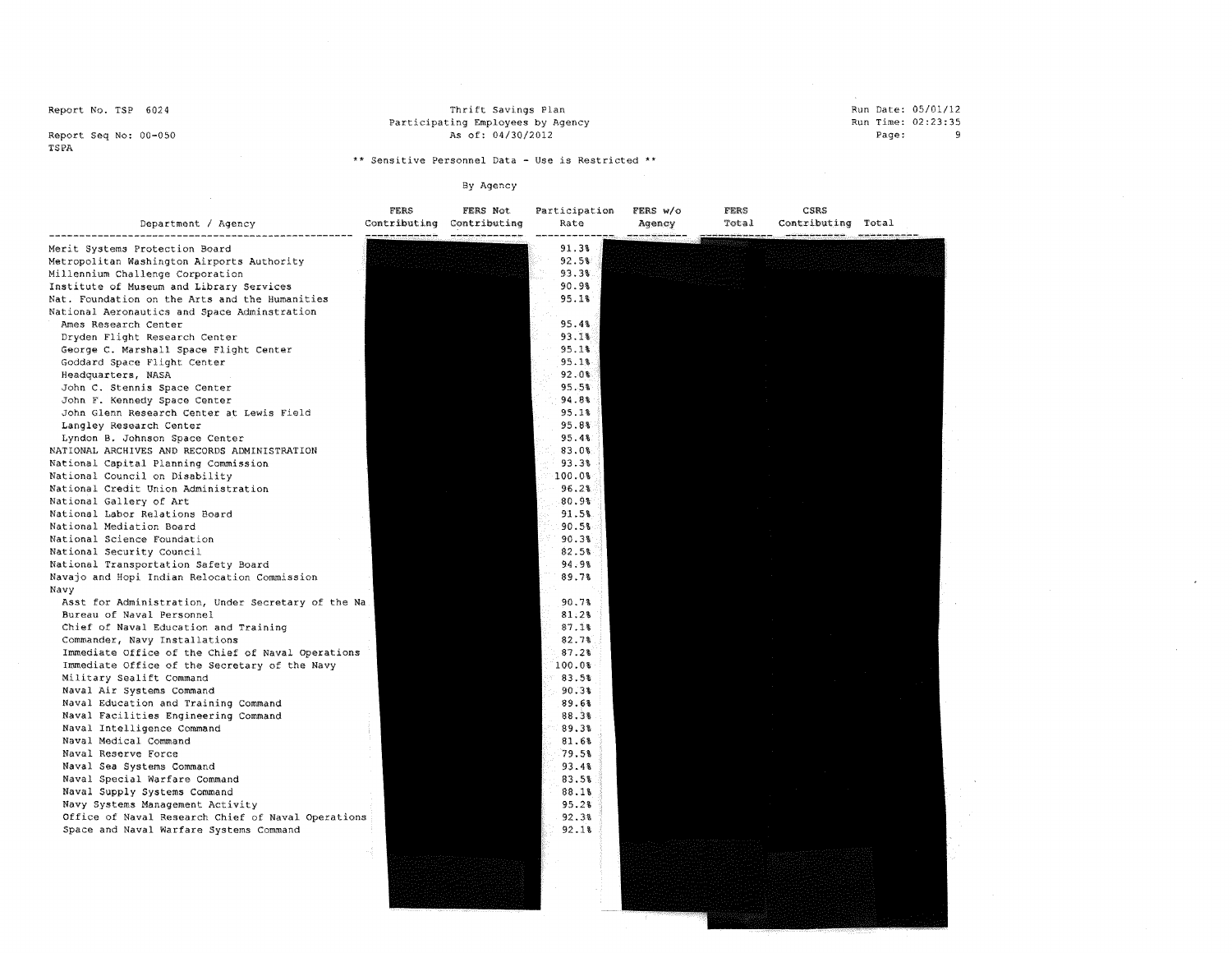Thrift Savings Plan Participating Employees by Agency As of: 04/30/2012

#### Run Date: 05/01/12 Run Time: 02:23:35 Page: 10

 $\sim$ 

 $\sim 10^7$ 

Report Seq No: 00-050 TSPA

\*\* **Sensitive Personnel Data - Use is Restricted** \*\*

| Department / Agency                                       | FERS | FERS Not<br>Contributing Contributing | Participation<br>Rate | FERS w/o<br>Agency | FERS<br>Total<br>كالممكان عدعت | CSRS<br>Contributing Total |  |
|-----------------------------------------------------------|------|---------------------------------------|-----------------------|--------------------|--------------------------------|----------------------------|--|
| Strategic Systems Programs Office                         |      |                                       | 91.38                 |                    |                                |                            |  |
| U.S. Atlantic Fleet, Commander in Chief                   |      |                                       | 87.0%                 |                    |                                |                            |  |
| U.S. Pacific Fleet, Commander in Chief                    |      |                                       | 90.1%                 |                    |                                |                            |  |
| Nuclear Regulatory Commission                             |      |                                       | 94.5%                 |                    |                                |                            |  |
| Nuclear Waste Technical Review Commission                 |      |                                       | 100.08                |                    |                                |                            |  |
| Occupational Safety and Health Review Commission          |      |                                       | 100.0%                |                    |                                |                            |  |
| Office of the Vice President                              |      |                                       | 84.0%                 |                    |                                |                            |  |
| Office of Compliance                                      |      |                                       | 100.0%                |                    |                                |                            |  |
| Office of Government Ethics                               |      |                                       | 93.5%                 |                    |                                |                            |  |
| Office of Management and Budget                           |      |                                       | 94.8%                 |                    |                                |                            |  |
| Office of National Drug Control Policy                    |      |                                       | 85.7%                 |                    |                                |                            |  |
| Office of Personnel Management                            |      |                                       | 90.8%                 |                    |                                |                            |  |
| Office of Science and Technology Policy                   |      |                                       | 90.9%                 |                    |                                |                            |  |
| Office of Special Counsel                                 |      |                                       | 97.1%                 |                    |                                |                            |  |
| Overseas Private Investment Corporation                   |      |                                       | 95.6%                 |                    |                                |                            |  |
| Peace Corps                                               |      |                                       | 93.28                 |                    |                                |                            |  |
| Pension Benefit Guaranty Corporation                      |      |                                       | 91.5%                 |                    |                                |                            |  |
| Postal Service                                            |      |                                       | 82.0%                 |                    |                                |                            |  |
| Pres. Of America's Heritage Abroad Commission             |      |                                       | 100.0%                |                    |                                |                            |  |
| Presidio Trust                                            |      |                                       | 87.9%                 |                    |                                |                            |  |
| Railroad Retirement Board                                 |      |                                       | 87.28                 |                    |                                |                            |  |
| Securities and Exchange Commission                        |      |                                       | 94.18                 |                    |                                |                            |  |
| Selective Service System<br>Small Business Administration |      |                                       | 87.4%                 |                    |                                |                            |  |
| Smithsonian Institution                                   |      |                                       | 86.6%                 |                    |                                |                            |  |
| Off. of the Fed. Coord. for Alaska Nat. Gas Trans.        |      |                                       | 82.4%                 |                    |                                |                            |  |
| Social Security Administration                            |      |                                       | 100.0%                |                    |                                |                            |  |
| State                                                     |      |                                       | 86.18                 |                    |                                |                            |  |
| Department of State                                       |      |                                       | 94.7%                 |                    |                                |                            |  |
| Northern Regional Personnel Center                        |      |                                       | 97.8%                 |                    |                                |                            |  |
| State Justice Institute                                   |      |                                       | 100.0%                |                    |                                |                            |  |
| Tennessee Valley Authority                                |      |                                       | 95.1%                 |                    |                                |                            |  |
| Trade and Development Agency                              |      |                                       | 90.0%                 |                    |                                |                            |  |
| Transportation                                            |      |                                       |                       |                    |                                |                            |  |
| Federal Aviation Administration                           |      |                                       | 92.3%                 |                    |                                |                            |  |
| Federal Highway Administration                            |      |                                       | 93.8%                 |                    |                                |                            |  |
| Federal Motor Carrier Safety Administration               |      |                                       | 90.68                 |                    |                                |                            |  |
| Federal Railroad Administration                           |      |                                       | 93.7%                 |                    |                                |                            |  |
| Federal Transit Administration                            |      |                                       | 88.3%                 |                    |                                |                            |  |
| Maritime Administration                                   |      |                                       | 91.18                 |                    |                                |                            |  |
| National Highway Traffic Safety Administration            |      |                                       | 93.18                 |                    |                                |                            |  |
| Office of the Secretary of Transportation                 |      |                                       | 87.7%                 |                    |                                |                            |  |
| Office of Inspector General                               |      |                                       | 94.7%                 |                    |                                |                            |  |
| Pipeline and Hazardous Materials Safety Admin.            |      |                                       | 94.38                 |                    |                                |                            |  |
| Research and Innovative Technology Administration         |      |                                       | 95.1%                 |                    |                                |                            |  |
| Saint Lawrence Seaway Development Corporation             |      |                                       | 87.4%                 |                    |                                |                            |  |
| Surface Transportation Board                              |      |                                       | 88.8                  |                    |                                |                            |  |
|                                                           |      |                                       |                       |                    |                                |                            |  |
|                                                           |      |                                       |                       |                    |                                |                            |  |
|                                                           |      |                                       |                       |                    |                                |                            |  |
|                                                           |      |                                       |                       |                    |                                |                            |  |
|                                                           |      |                                       |                       |                    |                                |                            |  |
|                                                           |      |                                       |                       |                    |                                |                            |  |